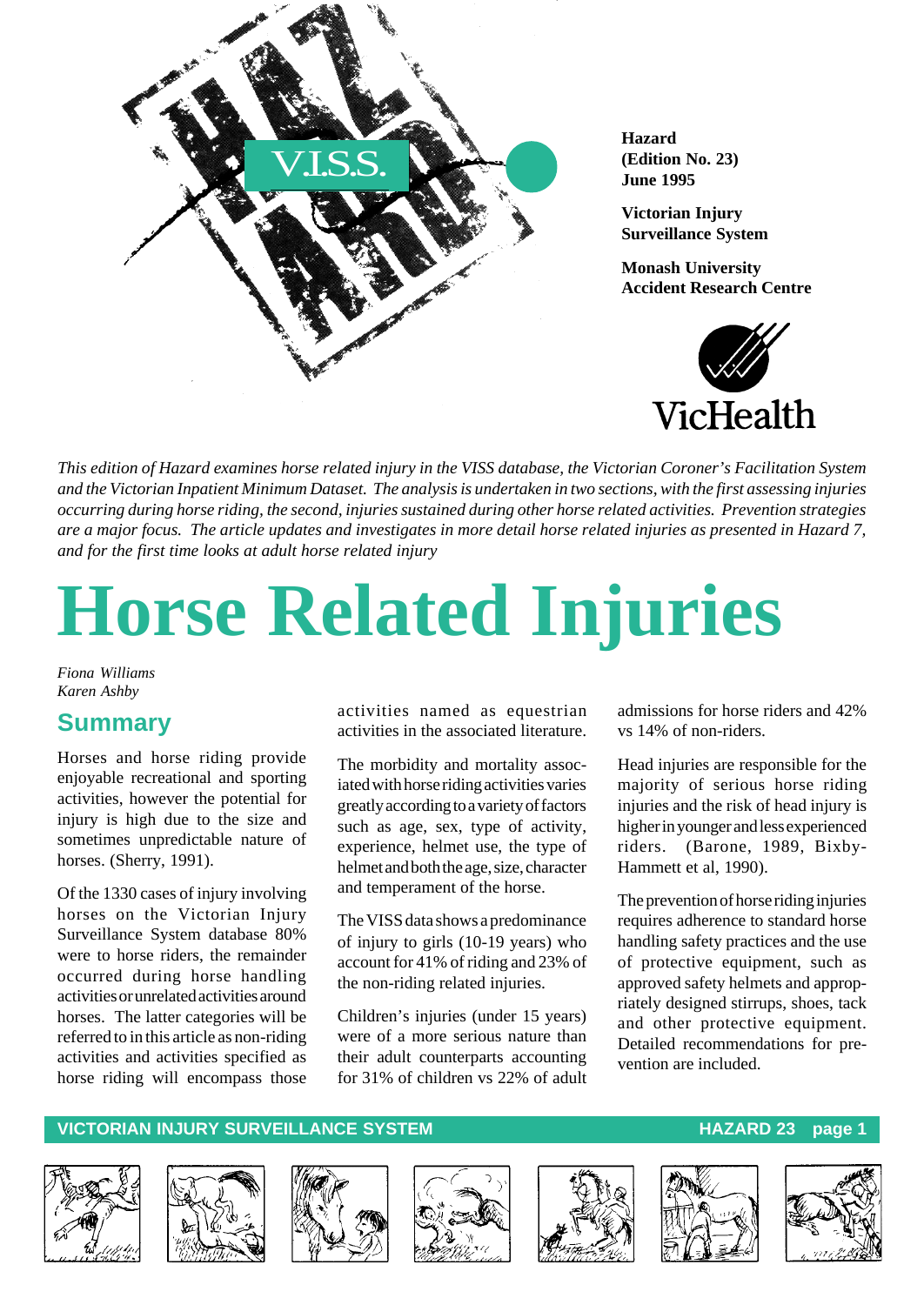# **Introduction**

### **Horse Related Activities – the Risks**

The majority of injuries in most reported studies occur whilst horse riding or driving (or whilst preparing for/completing these activities) which have been noted as equestrian activities, but around 25% of horse related injuries are sustained during general horse handling activities (feeding, grooming, shoeing, leading into/out of floats etc) and unrelated activities (eg. playing in the vicinity). Horse riders were named as one of four priority population groups to be targeted for reductions in sports and recreational injury in the Commonwealth Department of Human Service and Health's Injury Prevention and Control Implementation Strategy. (Nutbeam et al, 1993, Commonwealth Department of Human Services and Health, 1994). Although total injury rates are relatively low compared to some other sports, international studies estimate that participants in equestrian sports are at higher risk of serious injury, in terms of exposure (participation in hours), than participants of most other sporting recreational activities, including motorcycle and automobile racing. (Firth, 1985) (Silver et al, 1991).

#### **Injury incidence in Australia**

To date, only limited information has been available on the incidence of horse riding injuries in Australia. A recent report ranked horse riding activities in the top twenty sports/ recreational activities resulting in presentation to a hospital emergency departments for treatment. Of more concern, however, was their ranking as the third highest sport/recreational activity requiring hospital admission following presentation to an emergency department for children (34% of cases were subsequently admitted) and as the fourth highest for adults (20% of presentations were admitted). (Finch et al, 1995). In Victoria, the average annual frequency of horse riding injuries requiring hospitalisation in public hospitals is approximately 700. (Watt, 1995) This figure is estimated from the mechanism of injury code "animal being ridden", based on 96% of animals being ridden being identified as horses among VISS admitted cases. The New South Wales Farmsafe Committee has identified horses as involved in 8% of injuries occurring on farms, paddocks and fields and has set, as a priority, the prevention of horse related injury (Farmsafe Australia, 1994). Eighteen horse related fatalities occurring in South Australia during 1973-1983 were examined by Pounder, who found that head injuries were responsible for 78% of these deaths. None of these cases wore helmets. Unfortunately, information from other sources about equestrian injuries has yet to be reported. (Pounder, 1984).

## **Horse Riding Related Injuries**

These cases related to riding or driving a horse or whilst preparing to start or finish these activities (saddling, mounting, dismounting etc.). Horse riding is integral, for example, to hacking (ie riding for recreation and pleasure), trekking, racing, show jumping, dressage, eventing, hunting and polo, but not to horse driving trials, trotting or harness for pleasure. Participation data in equestrian activities is limited in Australia, but in 1993/94, estimates were at least 120,000 regular and 100,000 social horse riders in Australia. (Brokensha, 1994). The Population Survey Monitor conducted by the ABS in 1994 estimated a total of 150,000 participants aged 15 years or more in organised horse riding activities throughout Australia. At least 60% of all participants are female and about one third of all Australian horse riding activity occurs in Victoria.

#### **Emergency Department Data (VISS) (N = 1068)**

Seven campuses of five public hospitals have participated in the collection of emergency department data for the VISS database, which as of February 1995 contained 160,000 records. The collection periods differ between hospitals and are as follows: Royal Children's Hospital (1988-93), Preston and Northcote Community Hospital (1989-93 children, 1992 adult), Western Hospital (1989-93 children, 1991-92 adult), Royal Melbourne Hospital (1992-93 adult), and Latrobe Regional Hospitals (from July 1991-present, all ages). Of the Latrobe Regional Hospital and Western Hospital, when all age collections, only one third of cases were to children. However, a bias towards children in the total VISS database results in 58% of total cases being to children.

 'Rural' as used in this study refers to the Latrobe Regional Hospital and 'urban' the remaining hospitals, all located in Melbourne.

#### **Age and Sex Distribution**

Studies conducted elsewhere report that the majority of equestrian injury cases occur in young females (Nelson et al, 1992, McGhee et al, 1987). VISS data in the two all-age collections, Western and Latrobe Regional Hospitals show that overall children account for 35% of cases. The age groups with the greatest case numbers of injury were the 10-14













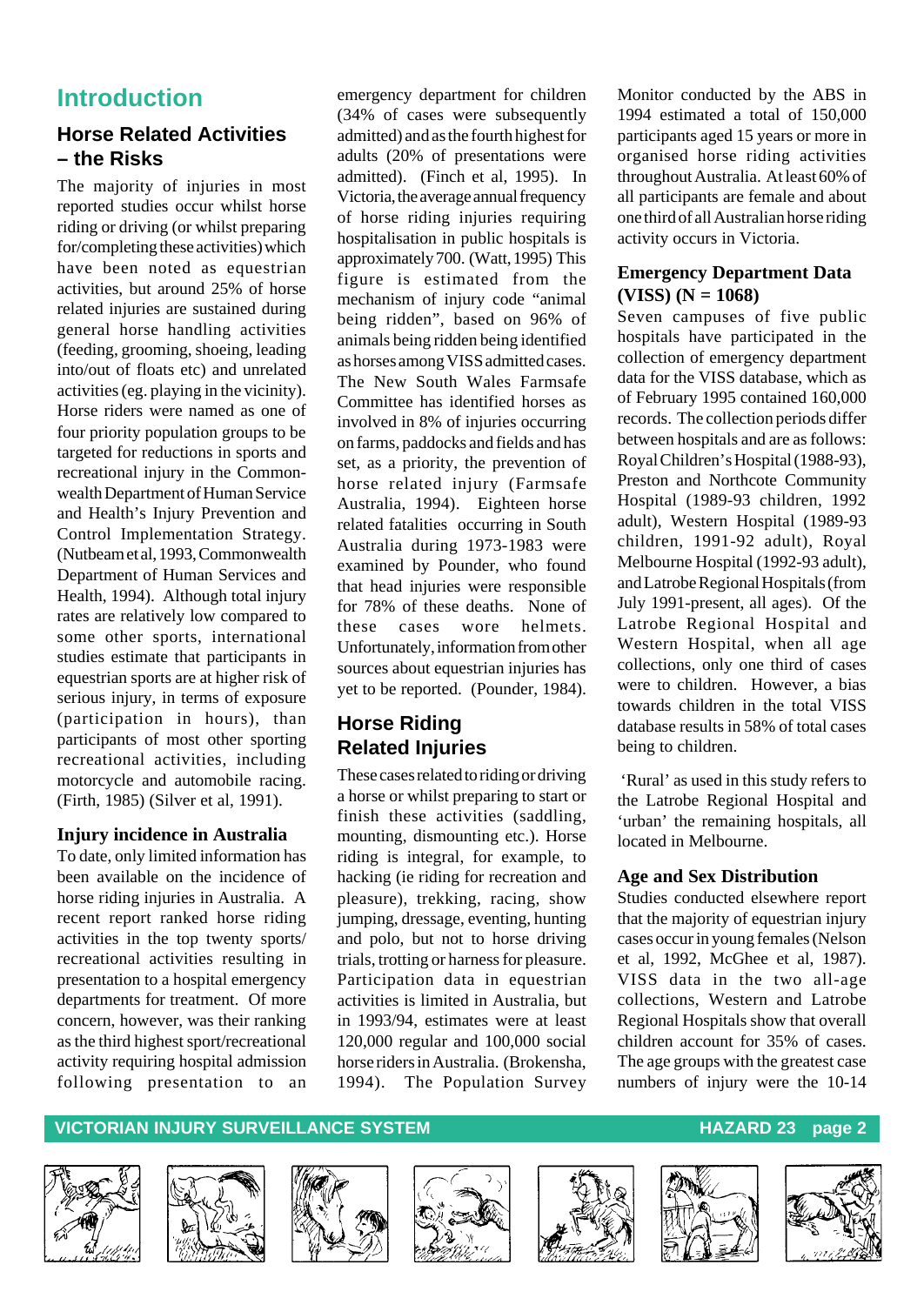year olds (24% of cases at each of the two all age collection hospitals) and the 15-19 year olds (24% at WH and 18% LRH).

The predominance of riding-related injuries in females to age 20 is likely to be a reflection of their greater levels of participation. Bixby-Hammett and Brooks suggest, however, that given the increasing proportion of injuries in males in the U.S.A. over recent years, further research is needed into the role of gender (Bixby-Hammett et al, 1990).

Females predominated both in child cases (77%) and the adult collections (59%). Males began to dominate slightly from the age of 30, however, this only becomes marked in the LRH 40-49 year age group (16% ), perhaps reflecting the greater proportion of occupational injury cases in this collection.

#### **Seasonal Variations**

The warmer months, October to April, are the most common months for horse riding injuries.

#### **Location**

The most frequently reported locations for horse riding injuries are fields/ paddocks (29%) and public roads (16%). The yard of a private home (mainly the victim's), national (or other) parks and private/commercial amusement areas (racetracks, riding schools and centres) were also notable proportions at 8%, 7% and 6% respectively. (See figure 1).

The pattern of locations was similar for adults and children, but differed between the urban and rural regions. Not surprisingly, fields and paddocks were more frequently reported in rural regions for both adults (33% rural vs 22% urban) and children (38% vs 26%).

**Horse Riding Injury by Location Figure 1** 





*VISS: RCH, WH, PANCH, RMH, LRH (N = 1068)*

Injuries occurring on public roads were also much more frequently reported in the rural regions for both adults (22% rural vs 8% urban) and children (34% vs 12%). The data also showed a greater proportion of injuries occurred during transport and travel activities in rural areas.

The importance of roads as a factor in equestrian injuries, generally, has been recognised by the draft Proposed Australian Road Rules currently undergoing consultation. (AustRoads, 1995). The draft includes a proposal that the use of specified safety measures by horse riders when on public roads be made mandatory. The proposals include requirements that all horse riders wear a helmet, reflectors when riding at night and be allowed to use footpaths and nature strips. The promotion of equestrian helmets in Australia is likely to need a similar approach to that used to promote and effectively introduce mandatory helmet wearing for bicyclists in this country. (Finch et al, 1992).

Riding schools are reported in a number of studies as the location of the injury event (Pounder, 1984 Bixby-Hammett, 1992). VISS data shows that at least 10% of child injuries in the urban area and 12% of injuries in the rural areas occurred in riding clubs/schools/centres.

#### **Activity**

Horse riding activities differ with riding speeds, terrain, and fitness and experience levels of the rider. (Firth, 1985). In turn, these factors have different implications for frequency, nature and severity of injury. (Firth, 1985). In the VISS data, although the specific riding activity (dressage, mustering, cross-country) was recorded in the narratives of only a few cases, important data on the stage of the activity undertaken was provided in many of the case narratives. Of the 1068 cases of ridingrelated injury, all but 34 appear to have occurred whilst riding the horse. These 34 cases of injury occurred whilst preparing to/finishing ride, dismounting/mounting and horse driving (it must be remembered that













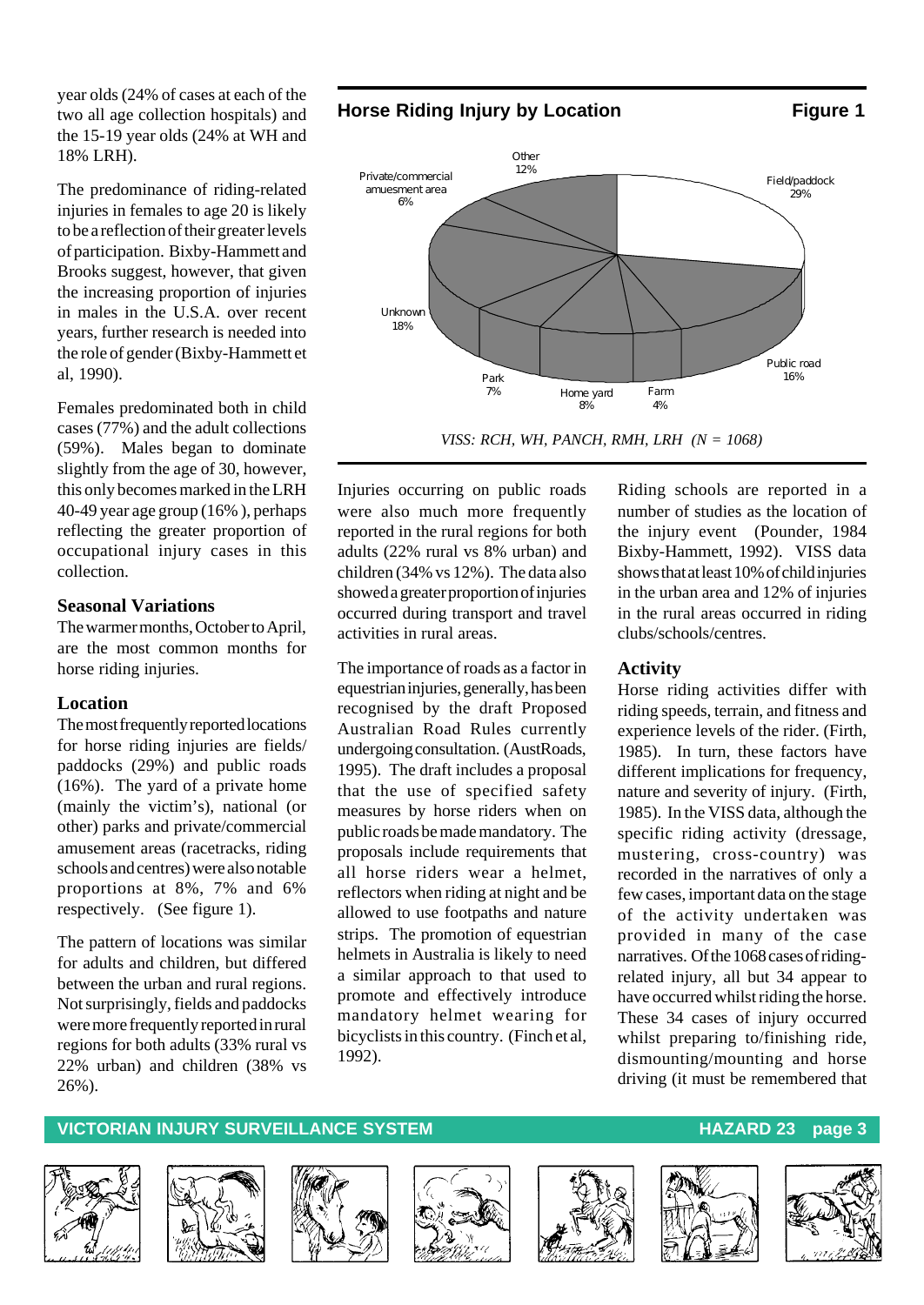these cases exclude non-riding related injury cases, which are covered in the second section).

#### **Whilst riding (n=1034) Contributing factors**

Useful data on factors contributing to the injury event was provided in the narratives of 251 (24%) cases. The major groups of factors recorded were: horse behaviour (39%); jumping  $(16\%)$ ; ground conditions  $(14\%)$ ; equipment problems (8%); rider behaviour (8%); and 'other' (15%). In a further 182 cases (17%) it was recorded that the horse bolted, bucked or reared but no details on underlying reasons were given.

#### *Horse behaviour (n=98)*

In all but 15 cases, a fright received by the horse was the factor leading to the injury event. Dogs (17) and vehicles (10) were the leading sources of fright, but the reason for fright was not specified in 31 cases. Another horse was involved in a further 11 cases, contributing to changes in horse behaviour. Horse behaviour was given as a factor in a greater proportion of child cases (61% or cases relating to horse behaviour), compared with adults (39%).

#### *Jumping (n=41)*

Injury to 18 children and 23 adults was reported to have occurred whilst jumping. In a few cases, a fall during the jump was noted to have occurred when the horse clipped or struck the item to be jumped (hurdle, gate, fence etc) but in most cases further detail on the injury event was not recorded.

#### *Ground conditions (n=34)*

In 19 cases, the horse stumbled, slipped or tripped. Muddy/soft ground (8) and avoiding ditches (6) were further contributing factors. This is not surprising given the predominance of paddocks as locations of injury.

#### *Equipment problems (failure and dislodgment) (n=29)*

In 5 cases, failure (ie. breakage) of equipment was reported and included breakage of stirrups (3) and girth (2). In a further 24 cases, dislodgment of equipment was noted and included: saddles (10), stirrups (6) and loss of reins (7).

#### *Rider behaviour (n=19)*

Rider behaviour was given as a contributing factor in 19% of child cases where a contributing factor was apparent, and in only 4% of such adults. Twelve cases were associated with bareback riding, and 10 of these occurred in metro areas. Other factors mentioned were incorrect seating (1), riding too fast (1), inexperience (1) and lack of concentration (1).

#### *Other (n=30)*

The rider was injured by a horse other than the horse he/she was riding in 14 cases. In a further 18 cases, the horse and/or rider struck an object such as a tree, fence, traffic sign or other structure. Although striking an object did not constitute a major proportion of events, 2 of the 10 fatalities to be discussed later were the result of striking an object.

#### **Other factors associated with injury**

Other factors such as rider experience and supervision, previous injuries to the rider and details of the horse involved (eg. age, size, type) have been reported by in-depth studies overseas (Ingemarson et al, 1989), but this level of data is generally unavailable from a general injury surveillance system.

The proportion of injured riders, who had sustained a previous injury was

around 40% in 2 reported studies (Silver et al, 1991, Bixby-Hammett, 1990). In fact, almost one-fifth of injured riders were reported to have had more than 3 previous injuries, and one-quarter of injured riders reported having had horse related incidents before beginning horse riding. (Bixby-Hammett, 1990).

Factors such as the age, size and character of the horse are also associated with injury occurrence, with each being inversely proportional to injury occurrence. Thus, the older and smaller the horse, the less is the risk of injury (Ingemarson et al, 1989).

#### *Preparing for/completing riding (n=10)*

In 10 cases, injury occurred while the victim was preparing to ride or drive the horse  $(7)$  or preparing to finish  $(3)$ . Injury was most frequently reported to have occurred whilst saddling the horse. Scenarios included the rider being distracted (and hit in the face by the stirrups) and the rider tripping on the reins after the horse moved its head.

#### *Mounting/dismounting (n=14)*

Injuries at the time of mounting the horse were reported in 11 cases (5 children, 6 adults). Again, no pattern was evident, but scenarios included: the horse kicking over the item being used by the victim to stand on (drum, stool etc); or the horse becoming upset or frightened. Only 3 injuries were reported as occurring at the time of dismounting, and included falling awkwardly and dismounting backwards.

#### *Driving the horse (n=10)*

In 10 cases, the horse was being driven and injury occurred when the victim fell off a buggy or out of a sulky. In 2 cases, this followed a fright to the













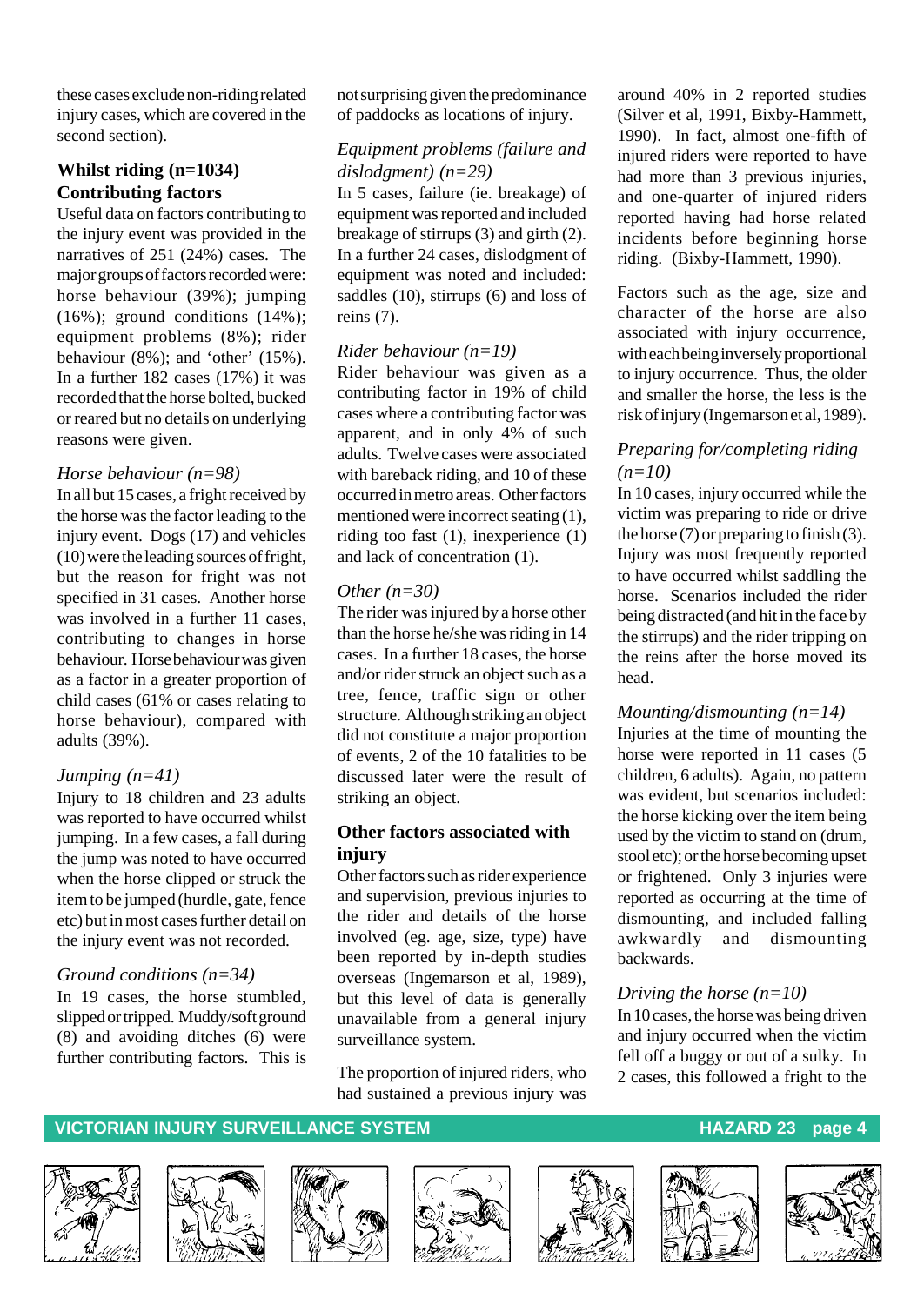horse and in another 2 it followed collision with another horse in a race.

### **Mechanism of injury (N = 1068)**

Falls predominated in both children and adults and in urban and rural areas accounting for 77% of all cases. Also reported were crushes when the horse rolled on or stood on the victim (7%), kicks (4%) or the rider being dragged after getting their foot caught in the stirrup (2%).

Resulting injuries are shown below in Table 1.

The predominance of falls as a mechanism of injury has been recognised in many studies, (Barone 75%, McGhee 90%, Hobbs 63%). Ingemarson, in an analysis of 406 cases of riding injury reported that falls predominated in leisure riders,

but the horse rolling over was responsible for more of the contest riders and suggests that the predominance of falls reflects the predominance of leisure riders.

#### **Injury Severity**

Nearly half (48%) of victims of horse riding injuries required significant treatment, ie, a referral or review after the initial consultation in the emergency department. A further 27% of victims required admission to hospital. Table 2 shows a breakdown of treatment required.

The severity of falls from a height (over one metre for horse riding) is evidenced by 27% of fall victims requiring hospital admission.

#### **Nature of Injury**

VISS allows up to 3 injuries per case to be recorded. Fractures were the most common injury, followed by soft tissue injury (lacerations, bruising, abrasions), strains/sprains and concussion. Fractures accounted for 43% of child injuries and 30% of adult injuries. This compares with 18% of child presentations in the entire VISS database and 16% of adult presentations, indicating the serious nature of horse riding related injury.

Fractures were predominantly to the upper limbs, particularly the radius/ ulna (16% of children's injuries vs 5% of adult injuries), humerus (8% vs 2%) and wrist (4% vs 5%). Another 4% of adult injuries were rib fractures.

Soft tissue injuries (bruising, lacerations, abrasions) accounted for 33% of child injuries and 29% of adult injuries. Most soft tissue injuries were to the face and scalp (4% of total injuries sustained).

### **Body Regions Injured by Mechanism of Injury Construction Construction Cable 1**

| <b>Body Region</b> | <b>Fall/thrown</b><br>from horse<br>$n = 1009\%$ | Kicked<br>$n = 51\%$ | Rolled/trod<br>on by horse<br>$n = 111\%$ | Dragged by<br>horse<br>$n = 33%$ | Other<br>$n = 126%$ |
|--------------------|--------------------------------------------------|----------------------|-------------------------------------------|----------------------------------|---------------------|
| Head/face injuries | 20                                               | 35                   | 24                                        | 33                               | 18                  |
| <b>Upper limbs</b> | 47                                               | 12                   | 20                                        | 27.5                             | 39                  |
| <b>Lower limbs</b> | 19                                               | 43                   | 33                                        | 27.5                             | 33                  |
| <b>Trunk</b>       | 13                                               | 6                    | 17                                        | 9                                | 10                  |
| Other              |                                                  | 4                    | 6                                         | 3                                |                     |
|                    | 100                                              | 100                  | 100                                       | 100                              | <b>100</b>          |
| <b>Total</b>       | UICC DOU WILL DIMOU DIJULI DIL AL                |                      | 12201                                     |                                  |                     |

*VISS: RCH, WH, PANCH, RMH, LRH (N = 1330). NB up to 3 injuries per case.*

### **Injury Severity by Age and Sex - Horse Riding Injuries Table 2** Table 2

| <b>Disposition of patient</b>  | $<$ 15 vears |                          |     | $15+ years$   |     |                          | $<$ 15 all |               | $15+$ all |                |     |               |
|--------------------------------|--------------|--------------------------|-----|---------------|-----|--------------------------|------------|---------------|-----------|----------------|-----|---------------|
|                                | M            |                          |     |               |     | М                        | F          |               |           |                |     |               |
|                                | N            | $\frac{1}{2}$            |     | $\frac{0}{0}$ | N   | $\frac{6}{9}$            | N          | $\frac{0}{0}$ | N         | $\frac{6}{10}$ | N   | $\frac{0}{0}$ |
| No treatment given             | 9            | 7                        | 32  | 8             | 7   | 3                        | 18         | 6             | 41        | 8              | 25  | 5             |
| Treated, no referral/review    | 22           | 16                       | 63  | 15            | 40  | 20                       | 79         | 25            | 85        | 16             | 119 | 23            |
| Review/referral                | 58           | 43                       | 190 | 47            | 110 | 53                       | 155        | 48            | 248       | 45             | 265 | 50            |
| Admission to hospital/transfer | 46           | 34                       | 121 | 30            | 49  | 24                       | 68         | 21            | 167       | 31             | 117 | 22            |
| Fatality                       |              | $\overline{\phantom{0}}$ |     | $\Omega$      |     | $\overline{\phantom{0}}$ |            |               |           | $\Omega$       |     |               |
| <b>Total</b>                   | 135          | 100                      | 407 | 100           | 206 | 100                      | 320        | 100           | 542       | 100            | 526 | 100           |

*VISS: RCH, WH, PANCH, RMH, LRH (N = 1068)*













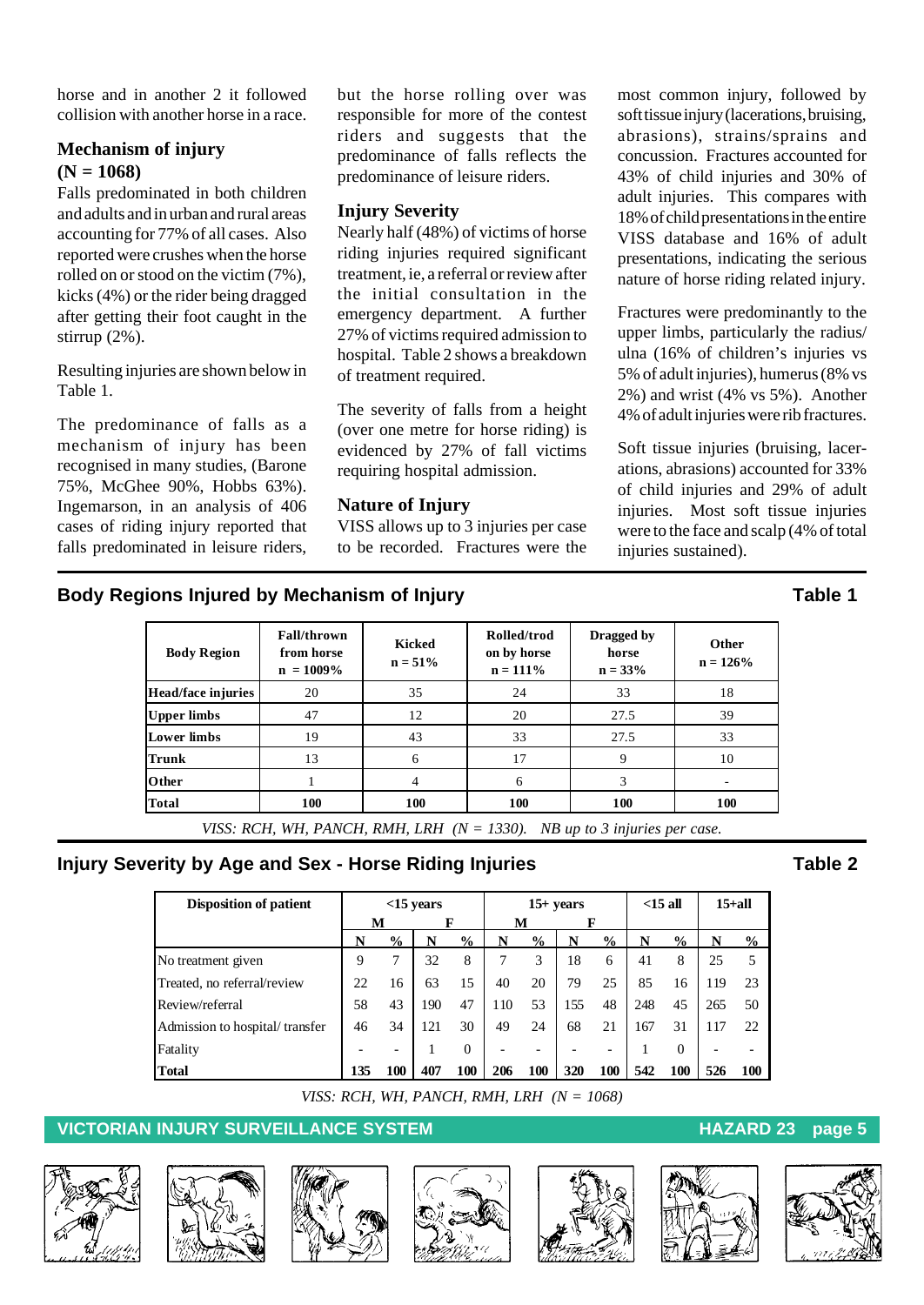Sprains and strains accounted for 6% of child and 15% of adult presentations, with the most commonly affected areas being ankles (2%), shoulders, wrists and neck (each 1%).

Concussion accounted for 8% of presentations in both children and adults, 65% of whom required admission to hospital. The proportion of child and adult presentations for concussion is greater for horse riding injury than for all sports injuries on the VISS database, where 4% of child and 3% of adult injuries are for concussion.

When the first injury only is examined, compared with up to 3 injuries recorded, fracture proportions are higher, soft tissue injuries are lower and sprains/strains and concussion shows little difference.

#### **Body region injured - (up to 3 injuries per case)**

VISS data showed that 50% of child and 34% of adult injuries are to the upper limbs, most commonly to the radius/ulna (9% of total number of injuries-all ages, all cases), the elbow (5%), the humerus (4%) and the shoulder (4%). Figures 2 (children) and 3 (adults) show the most common body regions injured.

Lower limbs also accounted for a substantial proportion (17% of children and 27% of adults), but Hobbs suggests that lower limb injuries are less likely to be associated with falls and are more likely to be associated with being trodden on or fallen on by a horse.

The head and face comprise 22% of child and 20% of adult injuries, but they are over-represented in those admitted to hospital (36% of child and 27% of adult admissions) . This

is not surprising given that the rider's head can be 3 metres above the ground level prior to a fall (McGhee et al, 1987) and that the speed of a horse can be up to 65 km/hour (Silver et al, 1991).

Prevention of injury is important particularly for (i) upper limbs because of their frequency and (ii) head region because of the predominance of severe injury. In the case of head injury, the standards-approved equestrian helmet is (despite the lack of a full evaluation) currently the most important item of protective equipment. (Firth, 1985)

#### **Hospital Admissions Data**

The Victorian Inpatient Minimum Dataset provides data on all public hospital admissions in Victoria. Data covering the years 1987-1993 has been examined to explore riding injuries. The ICD9 coding system is limited to "animal being ridden" for identifying relevant cases. This figure is estimated

#### **Children's Horse Riding Figure 2** Adult Horse Riding **Figure 3 Injuries by Body Part Injuries by Body Part** Head - including  $concussion = 12%$  $Arms = 33%$ Head - including concussion =13 % Trunk =  $19%$  $Face = 9%$  $Legs = 27%$  $Tnumk = 7%$  $Leas = 17%$ Other - including internal organs  $=4%$ Other =  $1\%$  $= 665$  injuries  $N = 659$  injuries WINHILARE MAN *(NB up to 3 injuries per case). (NB up to 3 injuries per case). VISS: RCH, WH, PANCH, RMH, LRH. VISS: WH, PANCH, RMH, LRH.* **VICTORIAN INJURY SURVEILLANCE SYSTEM HAZARD 23** page 6













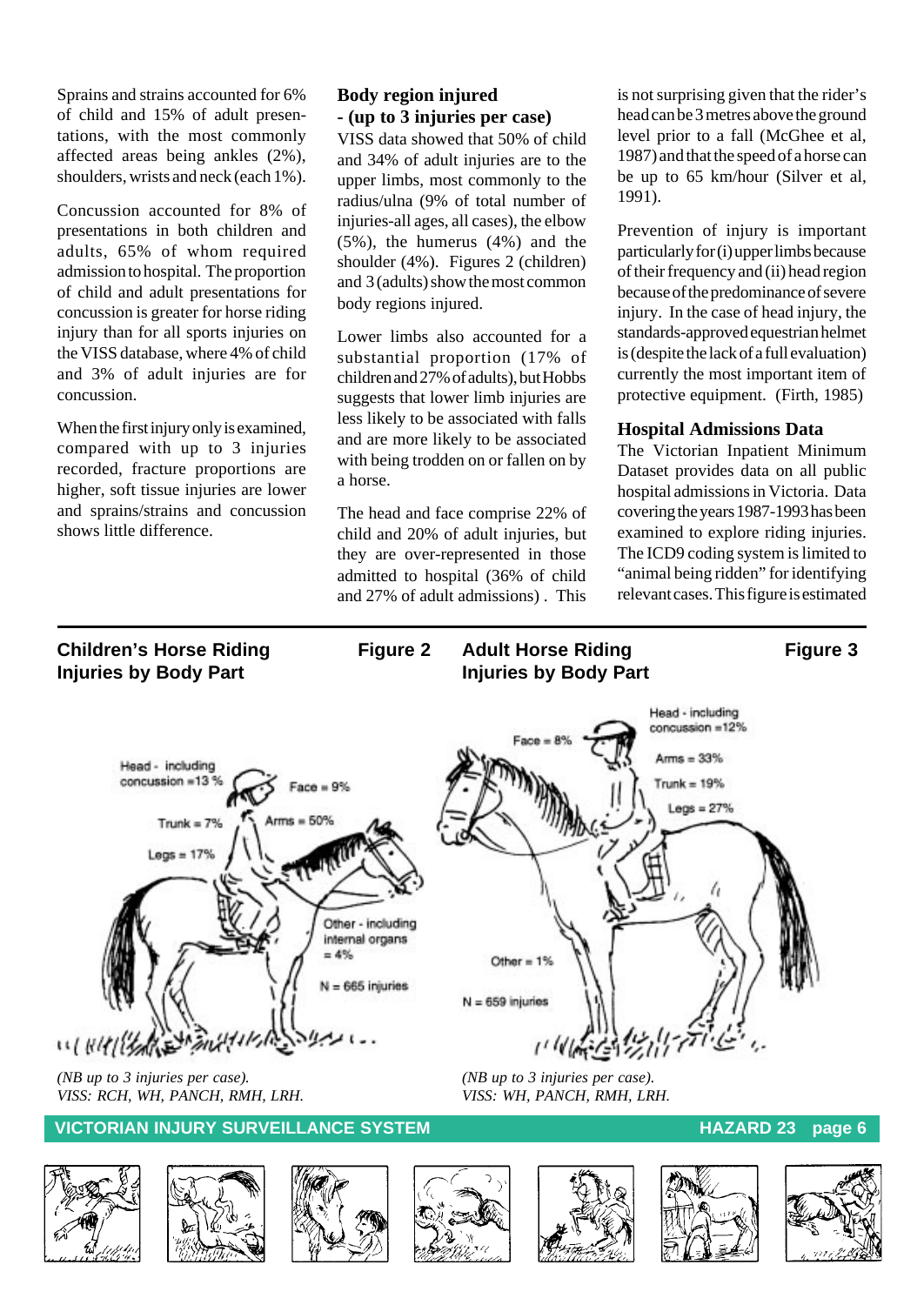#### **Trends in all age Horse Riding Injuries - Victorian Inpatient Minimum Dataset Construction Construction Construction Construction Construction Construction Construction Construction Construction Construction Construction Construction Construction Construction Construction Constructi**



*VIMD: July 1987-June 1993 (Public Hospitals)*

from the mechanism of injury code "animal being ridden", based on 96% of animals being ridden being identified as horses among VISS admitted cases. Thus, there were an estimated 4109 cases identified in this way representing a rate of injury of 16 per 100,000 population, with an annual average of 685.

The peak age for injury was 10-14 years (consistent with the VISS data). Head and face injuries combined accounted for 29% of injuries sustained including, importantly, intracranial injuries (12%), concussion (11%) and other head/face injuries (6%). A further 26% of injury was to the upper limbs and 4% to the spine including 14 cases over the 5 year period of injury to the spinal cord.

The average stay in hospital was approximately 4 days with a median of 2 days. Figure 4 shows the trends for horse riding injury as recorded in the VIMD.

Although a downward trend in horse riding injuries requiring hospitalisation is observed, this trend is not statistically significant.

It should be noted that cases of horse riding injuries are also frequently admitted to private hospitals in Victoria. In an 18 month period from January 1993 - June 1994, 162 admissions were recorded, with a ratio of 2 females to 1 male. Thus this impacts on the total state incidence, increasing the annual average frequency to approximately 785 and the rate to 18 per 100,000.

#### **Mortality Data**

Data from the Coroner's database is available for the period 1988/89 and 1991/92 inclusive. Seventeen horse related deaths were reported in this time, with 10 of these being ridingrelated injuries. In two of these 10 cases, the victim was riding a horse and fell; in two cases, the victim struck an object (fence, power pole); the victim was struck by a vehicle in a further case and in the final case, two horses collided and fell on the victim. Two of these cases resulted from equipment failure (broken reins), one from the horse stopping suddenly and one where the horse stumbled. In 3 cases, bolting by the horse (reason not specified) led to the injury event and in one case, the victim's foot was caught in the stirrup and the victim was dragged for some distance.

Of the 17 cases, 71% recorded injuries to the head and a further 71% to the chest. Helmet use was not recorded in the narrative of any of the cases.

Most previous studies report the predominance of head injuries amongst fatalities. Few mortality studies have been done in Australia, but Pounder examined 18 fatalities (inc. two natural deaths) in South Australia from 1973-1983. Head injuries accounted for 14 of the 18 fatalities.

Studies in Sweden (Aronson & Tough, 1993, Ingemarson et al, 1989) and USA (Bixby-Hammett, 1992) also reported that head injuries account for the majority of fatalities, with helmet use almost nil in the former study. Ingemarson reported that all fatalities followed cerebral trauma, and that of the 22 out of 38 who wore helmets, only two helmets provided protection. The rest were the classic riding helmet (consisting of only two layers - an outer concussion - preventive and an inner layer for comfort), this offers poor protection for avoiding serious head injury.

## **Prevention of Injuries**

The prevention of horse riding injuries requires adherence to standard horse handling safety practices and the use of protective equipment, such as approved safety helmets and appropriately designed stirrups, shoes, tack and other protective equipment. The most important of these is a safety helmet that meets the current Australian Standard AS2063.3. Training (of horses, riders and horse handlers) is also an important strategy for safety. Other prevention measures include responsible course











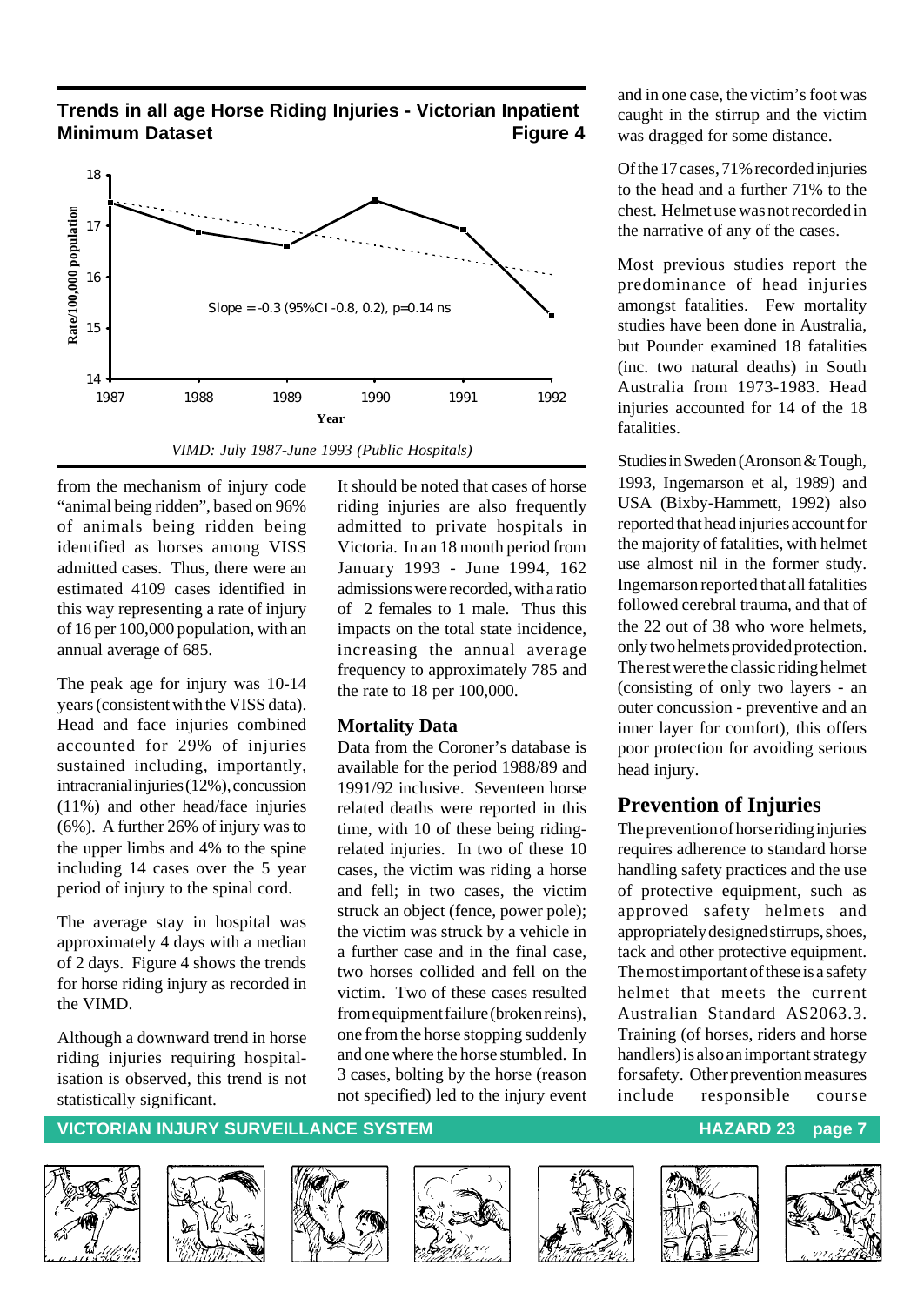construction, adequate casualty preparation, practice in falling techniques and licensing of riding schools and supervisors.

## **Protective Equipment Helmet**

Although a full evaluation of the effect of equestrian helmets on injury rates is yet to be reported, one study has shown that the wearing of an approved helmet by professional jockeys is associated with a reduction in the incidence of severe head injury. (Barone et al, 1989). Overseas studies report that many injuries are associated with the wearing of no helmet, the wearing of an inadequate helmet or a helmet that dislodges from the head during a fall. (Ingemarson et al, 1989, Sherry, 1991, Nelson et al, 1992). Further, concussion in children in the United States Pony Clubs decreased from 12% to 8.7% following the requirement for children to wear a safety helmet with chin strap (Barone, 1989). In addition, helmet use (usually type of helmet not specified) was reported as low in a number of studies of persons injured or killed during equestrian activities. (Sherry, 1991) (Barone et al, 1989). This is further supported by the decreased risk of head injury in bicyclists and motorcyclists associated with helmet wearing.

The VISS data shows that 42% of urban child riders and 49% of rural child riders recorded wearing a helmet. In adults, only 23% of metro cases wore a helmet, with 41% of those in non-metro areas wearing a helmet. In many cases, as in other studies, no information was provided about the type of helmet used and, given the variation in available helmets, about the level of protection afforded.

**Features of a Standards approved riding helmet Figure 5**



In those reported to have worn helmets, the level of protection afforded is questionable given that only standards-approved equestrian helmets are designed to provide adequate safety and that even these helmets have been reported to provide inadequate protection. The function of the equestrian helmet is to (i) prevent skull penetration and deformation and (ii) absorb and transfer energy, reducing energy transfer to the brain. (Firth, 1985). The helmet needs to be properly worn and needs to stay on and in place throughout impact. (Firth, 1985). Helmet design should incorporate an outer cover for aesthetic reasons, a hard smooth shell to prevent penetration and major distortion, spreading localised blows over a larger area of the impact energy layer, a lining (space or structure) that is energy absorbing and a chin strap with 4 point suspension (Firth, 1985).

In Australia, to be approved as a national safety standard (AS 2063.3), helmets need to be extensively tested for such factors as shock absorption, penetration resistance, vision clearance, strength/retention systems and peak flexibility (Sherry, 1991). The helmet shown in figure 5 meets with the AS 2063.3.

The classic riding helmet is considered inadequate in that it is designed with two layers only (an outer layer to help prevent concussion and a comfortpromoting inner layer) and thus provides poor protection against head injury. It is also only secured at two points, not the recommended four points and often is only secured by an elastic strap.

Surveyed horse riders report low levels of regular helmet wearing, despite demonstrating a high awareness of the need for helmets. In Australia, a study of school pupils in rural areas by Lower and Wolfenden (1995) also reported a high level of safety knowledge generally, but reported that this was not reflected in attitudes and behaviour. Although 90% specified a standards-approved (ASA) helmet as correct gear, only 57% wore an ASA helmet when riding and one-quarter believed that it was safe to ride without a helmet.













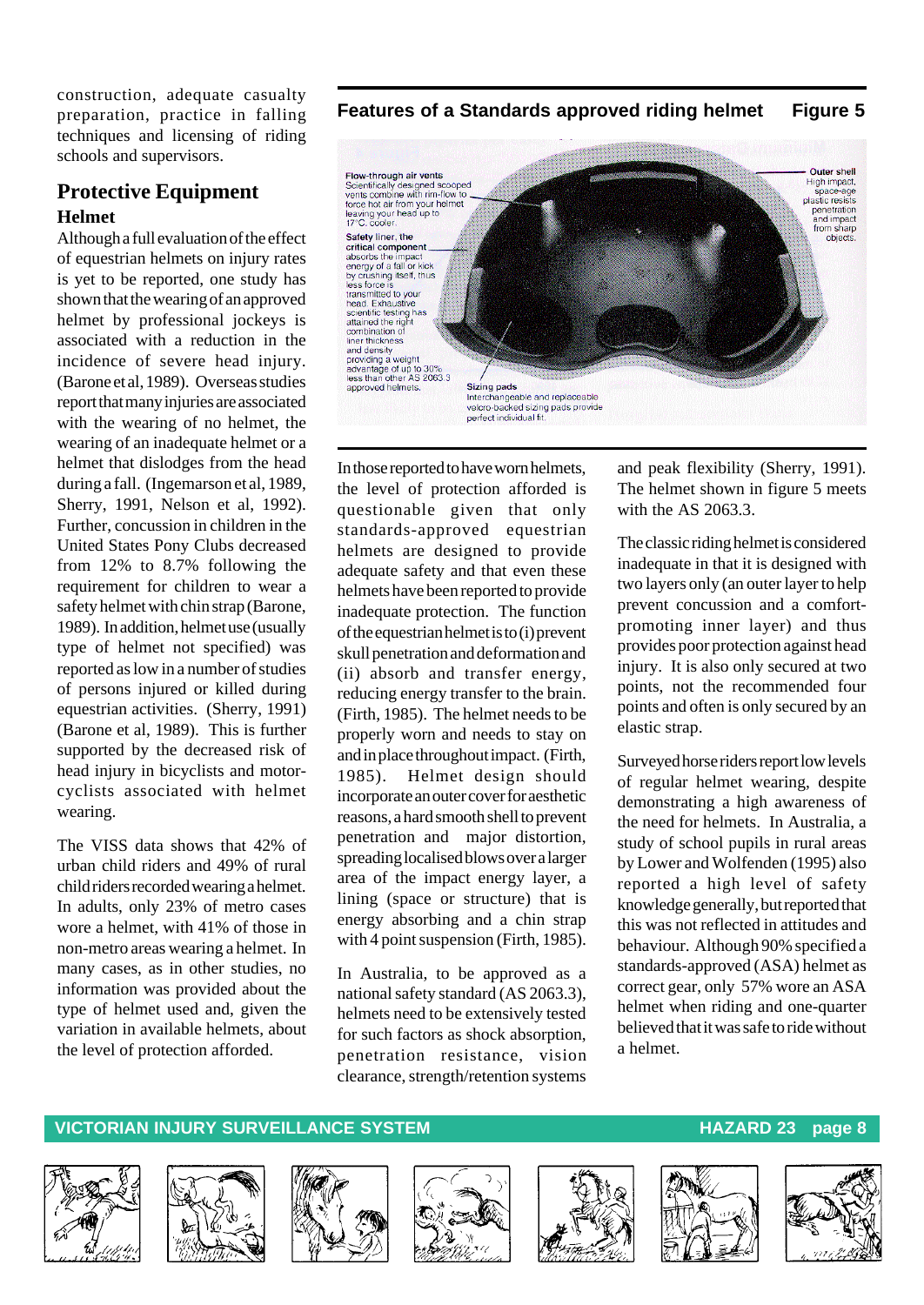Attitudinal barriers to the use of protective helmets were reported as: discomfort (heavy and hot) ; expense; appearance of the helmet; the fact that they are quickly outgrown (insert pads not used as in bicycle helmets); and the inappropriateness for some riding styles where a brimmed hat is traditionally worn (such as in western and trail riding). (Condie et al, 1993, Nelson et al, 1994).

Lower and Wolfenden also report low levels of formal instruction as a potential barrier to reported safety behaviour generally. Only 40% of respondents had received formal instruction, with the remainder receiving information from family and friends. The authors reported that the logistics and costs of transporting the horse to clubs for instruction were major barriers. The frequency of opportunistic (unplanned) riding is also a barrier to formal instruction.

Overcoming barriers to helmet wearing clearly needs to be multifaceted, requiring attention to many factors. Making helmet wearing mandatory is likely to be difficult to enforce, except on public roads and at riding clubs or events, particularly given that much riding is on private property (Lower & Wolfenden, 1995) and attention needs to be directed to factors such as design, risk perception and instruction.

#### **Heeled riding boots, stirrups and safety stirrups**

Given the predominance of injuries from falls, protective equipment and precautions allowing rapid disengagement during a fall are vital. Trapping of the rider's foot in the stirrup may result in dragging of the head and body along the ground, with the potential for severe injury. The combination of boots and stirrups

worn is essential, heeled riding boots must be individually matched to the stirrup for size and fit to be effective against injury and thus help prevent the rider's foot from being trapped in the stirrup. (Firth, 1985, Ingemarson et al, 1989). Boots should be without grip, featuring smooth heels and soles, and should feature elastic sides to ensure the foot can be pulled out if the victim is falling and prevent being dragged if the shoe were to be caught.

Correct stirrup size is important, a stirrup that is too large is a risk for instability.

Safety stirrups that feature a curved front on one side of the stirrup iron, which should always be placed to the outside, are recommended widely. However improper usage ie, the curve not being placed to the outside could plausibly cause the foot to become caught in the stirrup, thus care should always be taken in the securing of the stirrup.

Safety stirrups with a pressure release allow quick release of the stirrup on increased foot pressure. These may be more appropriate for leisure riding than competition. Evaluation studies are required to determine the effectiveness of the various safety stirrups for particular activities.

#### **Recommendations**

- 1. Choose a horse of appropriate size, temperament, character and age for the rider's size and skill level, in conjunction with a trained and experienced horseperson. No beginner or child should have a horse aged less than five years, older horses are better for beginners.
- 2. Routine checks before mounting: check equipment for signs of fatigue and correct adjustment of fit. Regular maintenance checks of all equipment should be undertaken.
- 3. Strongly recommended equipment: ASA-approved helmet, stirrups matched to size of smooth heeled and soled boots with elastic sides and non-slip gloves. Loose clothing should be avoided, long hair should be tied back and do not wear spectacles (if possible).
- 4. Where possible, avoid excessively soft/muddy ground and ditches, holes and uneven terrain with rocks and exercise caution if these surfaces are unavoidable.
- 5. Develop riding skills progressively and thoroughly and have a good knowledge of horse behaviour. Over time, develop a bond with the horse and don't undertake bareback riding.
- 6. Exercise caution when riding in the presence of objects or animals that could frighten the horse (eg. other horses, dogs, vehicles) - this is particularly applicable to children.
- 7. An educational program is recommended to encourage recreational riders to have riding lessons with accredited instructors.
- 8. Limit riding in outside paddocks to experienced riders, inexperienced riders should always be supervised whilst riding.
- 9. Consider parental training schemes in instruction methods in rural areas.

#### **VICTORIAN INJURY SURVEILLANCE SYSTEM AND REALLY CONTROLLY CONTROLLY AND REALLY CONTROLLY CONTROLLY AND REALLY CONTROLLY AND REALLY AND REALLY CONTROLLY AND REALLY AND REALLY AND REALLY AND REALLY AND REALLY AND REALLY AND**













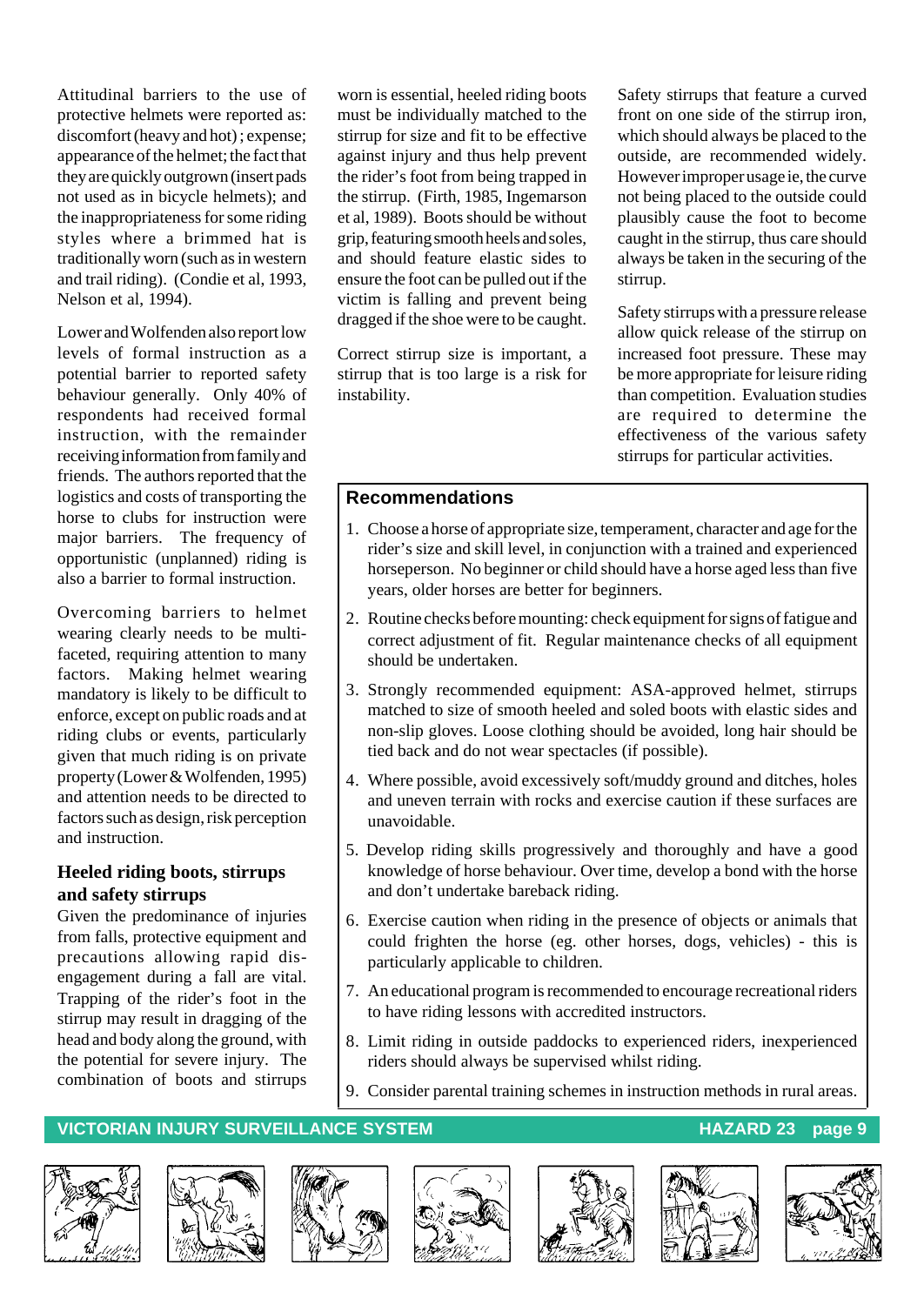#### **Other protective equipment**

The efficacy of body protectors has not yet been established, but it has been suggested that these, as a secondary safety measure, may protect from soft tissue injuries and fractured ribs. (Bixby-Hammett et al, 1990).

Spectacles are suggested as inadvisable due to the risk of facial fractures or facial-ocular laceration. As a result contact lenses are mandatory under Jockey Club rules (Firth, 1985). Gloves should be nonslip (Firth, 1985) and loose clothing should be avoided because of the risk of catching on passing objects (eg. tree branches) (Nelson et al, 1992). Long hair should be tied back to avoid possible scalping injuries.

#### **Safety precautions**

Along with the protective equipment outlined above, strategies such as good instruction and good maintenance of equipment are important. (Firth, 1985).

Routine checking and maintenance of all equipment (saddles, bridles etc) and of pre-mounting and predismounting checks are suggested as important safety measures.

#### **Further research**

The need to conduct further research into equestrian injury countermeasures has been identified by the Equestrian Federation of Australia in the 1995 edition of the Australian Sport Commission's Sports Research Needs publication. The following potential countermeasures, in particular, require implementation and evaluation: increasing general awareness of safety issues by riders, adequate supervision of children, coach awareness, use of protective clothing, particularly helmets and back protectors and the correct fitting of helmets. Further information is required in the extent and nature of exposure to horse riding and barriers to use of countermeasures.

## **Horse Related Injury – Non Riding (N = 262)**

The definition of non-riding related injury, for the purposes of this article, includes injuries occurring other than during horse riding/driving (or whilst preparing for/completing these activities). This includes horse related activities (feeding, grooming, shoeing, leading into/out of floats etc) and unrelated activities (eg. uninvolved bystanders). Two hundred and sixtytwo cases of injury occurred while undertaking these activities and most were the result of horse behaviour.

These injuries, although less numerous than riding injuries, are a serious problem, particularly in children. One half of child injuries were to the head and face and 42% of children required admission to hospital. Age and sex patterns are discernible in certain nonriding activities. For example 10-14 year old females predominate in injuries occurring whilst walking and leading the horse, boys under 5 years of age were commonly injured whilst playing around the horse, and adults were more commonly injured while grooming and shoeing horses. In terms of the body region injured, the head and face was the most common region injured in children (50%) while adult injuries were more common to the upper limbs (42%), particularly the fingers. The single most common mechanism of injury was kicks (44%).

#### **Age and Sex Distribution**

VISS data in the two all-age collections, Western and Latrobe Regional Hospitals show that overall children account for one quarter of

cases. The age groups with the greatest case numbers of injury varied between the urban and rural hospitals. Children in the 10-14 year old age group were the most common victims at the urban hospital (24% of WH vs 10% LRH). In contrast injury peaked in the 30-34 year old age group for the rural hospital (17% of LRH vs 3% WH). Nearly two thirds of child and one half of adult cases were to females.

Fields and paddocks (29%), the victim's own home yard (18%) and areas of transport (7%) were the most common sites for injury. Another 18% of cases occurred at an unspecified location.

Safety devices were not commonly used when undertaking these other horse activities, only 7 cases recorded any use of a safety device. Four victims were wearing helmets and 3 were wearing protective footwear.

#### **Injury Details**

Bruising (23%), fractures (22%) and lacerations (19%) were the most common injuries, however there were considerable differences between children's and adult injuries in regard to the body regions injured. (See figure 6). This is not surprising given the nature of activity differs between the age groups.

Half of child injuries were to the head and face, the most common being lacerations to the face and scalp (9%), fractures of the skull (8%), concussion (8%) and bruising to the face and scalp (4%). Of the total 184 injuries (VISS can record up to 3 injuries per case), bruising to the abdomen (4%) and feet (3%) were also common. Bites represented only 2% of injury, but Hobbs has suggested that many bite victims may not seek attention for their injuries, thus making the true proportion of bite injuries difficult to ascertain. (Hobbs, 1994).













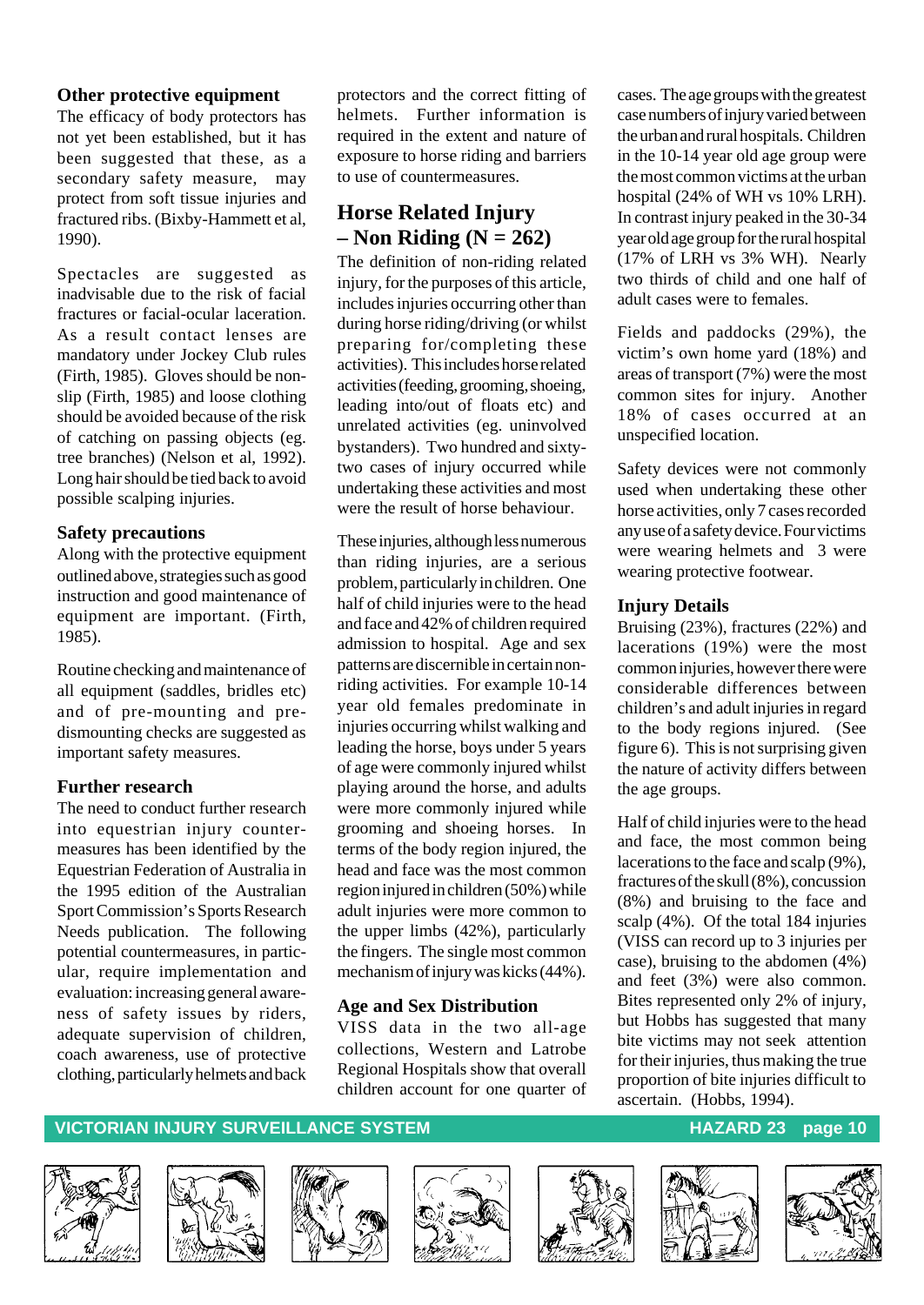

There were a total of 154 injuries to adults, most frequently to the upper limbs (42%), particularly the fingers (21% of total injuries). The most common injuries sustained were finger lacerations (6%), lacerations of the face and scalp (5%), fractures of the foot (4%) and fractures of the finger (3%).

Forty-two percent of child victims and 14% of adult victims were injured seriously enough to require admission to hospital. It is worth noting that the admission rate for children in *nonriding* related injuries is higher than the children's admission rate for *horse riding* related injury (30%). Adult victims were more often treated and referred to a general practitioner (27%) or treated without further referral

#### **VICTORIAN INJURY SURVEILLANCE SYSTEM AND REALLY CONTROLLY CONTROLLY AND REALLY CONTROLLY CONTROLLY AND REALLY CONTROLLY AND REALLY AND REALLY CONTROLLY A PAGE 11**









(26%). Another 20% of child victims were treated without further referral.

(See table 3).







#### **Common Injury Scenarios**

An examination of the case narratives indicates common scenarios associated with other horse related injury, the most frequent of these are discussed below. Of the 262 cases, 72% provided sufficient information in the narratives for further examination and half of these are categorised and discussed below. The remainder, due to the small numbers involved, have not been analysed further.

#### *Walking/Leading (N = 52)*

Fifty-two victims were injured while walking or leading a horse, with 16 of these cases involving loading or unloading the horse onto a float. These scenarios most frequently involved girls in the 10-14 year old age group (21%) and in one third of cases the location was a field or paddock.

Just over 20% of cases involved the horse shying or taking fright, however only 3 cases noted any reason for this (2 horses were frightened by motor vehicles and 1 by a dog).

Another 11 victims were injured when their finger or hand was caught in the lead rope or rein, this is reflected in

#### **Other Horse related injury by treatment received Table 3**

| <b>Disposal</b>               | <b>Children</b><br>$\frac{0}{0}$<br>$(N = 132)$ | Adult<br>$\frac{0}{0}$<br>$(N = 130)$ |
|-------------------------------|-------------------------------------------------|---------------------------------------|
| No treatment                  | 8                                               | 1                                     |
| Treated, no referral          | 20                                              | 26                                    |
| Treated, referral Outpatients | 6                                               | 15                                    |
| Treated, referral GP          | 10                                              | 27                                    |
| Other referral                | 1                                               | 2                                     |
| Casualty review               | 8                                               | 15                                    |
| Admission                     | 46                                              | 14                                    |
| D.O.A or died in casualty     |                                                 |                                       |
| <b>TOTAL</b>                  | 100                                             | 100                                   |

*VISS: RCH, WH, PANCH, RMH, LRH (N = 262)*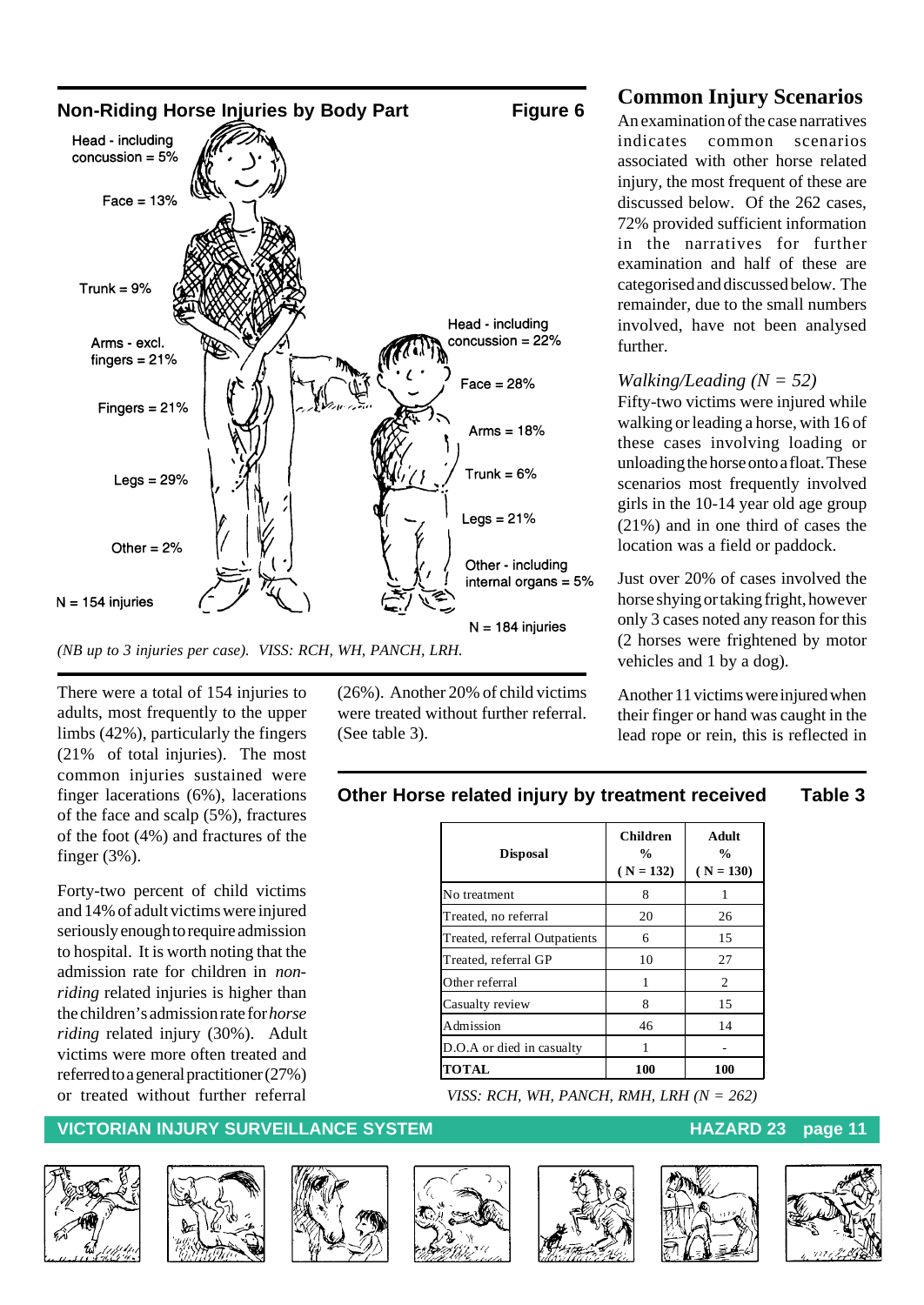the fact that 26% of injuries in this group were to the fingers, particularly fractures and dislocations. *"Attempting to remove horse from float. Horse reared. Finger caught in rope."*

A NSW Pilot Education Program (year 5 and 6 students) concluded that "knowledge about horse handling as distinct from riding, was less certain and appears to be an area which requires further emphasis". (Lower et al, 1995). For example only twothirds knew the correct way to hold a lead.

#### *Feeding (N = 25)*

Again one third of injury was to children in the 10-14 age group and half occurred in paddocks. Kicks (12 cases) and bites (6 cases) were prevalent and in 3 cases these injuries were inflicted by a horse other than the one the victim was feeding. While the injuries sustained in this group were varied, 12% of injury were bites to the finger. eg. *"Feeding horses. Another horse attacked her to get feed. Bitten by horse".* Children should be instructed that hand feeding of horses should always be done with a flat palm to ensure fingers do not get in the way and risk being bitten.

#### *Playing/Bystander (N = 23)*

Nearly three quarters of injuries in this category were to children aged under 5, particularly boys (61% of total group). Nearly half of these injuries were to the head and face, and 19% of total injuries (7 cases) were fractures of the skull. Sixteen of the total cases (70%) were kicks, four of which occurred when the victim moved either behind a horse or into a group of horses. *"Whilst playing, chased horse. Horse kicked child in mouth.".* There was one associated fatality on the VISS database which falls into this category, a 2 year old

was kicked by a horse after climbing from a pusher and running behind a horse at a pony club event.

#### *Grooming (N = 16)*

This group encompasses activities such as brushing (5 cases), grooming (3) and washing (2) the horse. Victims in this group tended to be older than in the other groups, three quarters were aged 20 years and over. Three quarters of victims were female. Bruising accounted 35% of all injuries to this group and again finger injuries were the most common (4 cases).

Half of the victims were kicked by horses, in two cases these were horses other than the one the victim was attending to. Where possible the horse being treated should be isolated from other horses.

#### *Shoeing (N = 12)*

All but one victim was aged over 15 years and two-thirds of victims were male. Injuries most frequently occurred when the horse moved its leg while being shod and the shoe nail cut the victim, *"Shoeing a horse. Horse dropped his foot. Nail exposed. Cut by nail".* Another 4 victims were injured when the horse stood on the victim's feet and fingers, *"Picking out horses back hoof. Horse stood on fingers."* Of the remainder, 3 victims were kicked and one was lacerated by a knife used in the shoeing process.

#### **Other Injuries**

There were 8 cases of road traffic collisions with a horse on the data base, these involved 4 cars, two minibuses and two motorbikes. Of the remaining cases a further 65 victims were kicked by horses, 6 while patting the horse, 3 while catching the horse, two while assisting the mating of the horse and two when letting the horse out of its enclosure. Another 18

victims were trod on by the horse, 8 were knocked by the horse, 6 had fingers caught in ropes or reigns while holding the horse, a further 4 were bitten and 4 were jammed between the horse and another object.

#### **Work Related**

Of the 262 cases discussed in this article 20 victims were working at the time of injury. Three quarters of victims were male and were most commonly aged between 15 and 19 (30%). Victims were most commonly employed in the animal handling industry (55%), and were most frequently walking/leading (8 cases), holding (3) and shoeing (2) the horse when the injury occurred. Still only 3 victims recorded the use of any safety device, 2 wore skull caps and the third work boots.

#### **Mortality Data**

Of the 17 deaths relating to horses on the Victorian Coroners Database occurring during the period 1989/90 and 1991/92, 7 were related to nonriding activities as defined in this article. This figure is a much higher proportion than that found on the VISS database, thus re-enforcing the possible serious nature of these types of injuries. Three victims were kicked by horses, two were involved in road traffic crashes when their car hit a horse that strayed onto the roadway and the remaining two were trampled by horses.

#### **Acknowledgments**

We gratefully acknowledge the valuable comment made by the following people: Dr Craig McCauley - Knox Private Hospital, Gillian Canapini - Equestrian Federation of Australia, Frances Correy - Pony Club Association of Victoria, Julia Palmer

Latrobe Regional Hospital and Giulietta Valuri for assistance with analysis.













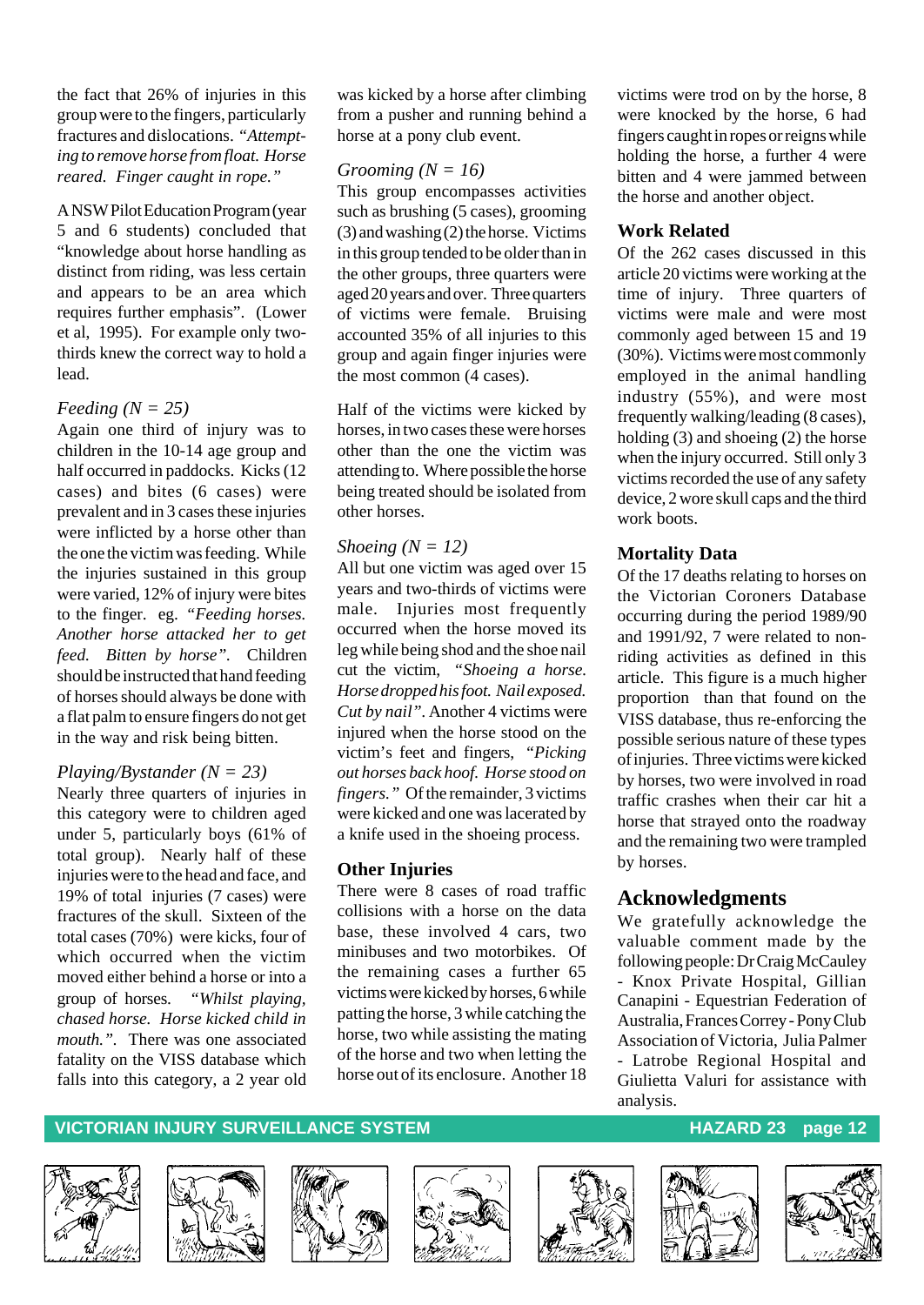#### **Recommendations**

- 1. Small children should separated from horses. Safety precautions around horses should be taught from an early age under close supervision. The routine use of helmets in any smaller children around horses is recommended.
- 2. Further emphasis on safety in the area of risk factors for horse handling (as distinct from horse riding) is needed. Awareness of the potential hazards associated with horse handling needs to be increased as does knowledge of the behaviour and unpredictable nature of horses.
- 3. Sturdy boots should be worn when undertaking horse handling activities.
- 4. If possible the horse should be isolated from other horses when undertaking the types of activities described in this article.
- 5. Effective hand, particularly finger protection warrants investigation, with particular relevance to rope handling.
- 6. Avoid the back legs of horses at all times.

#### **References**

• Aronson H, Tough SC., 1993, Horse related fatalities in the province of Alberta, 1975- 1990. *The American Journal of Forensic Medicine and Pathology,* 14(1): 28-30.

• AustRoads., 1995, Proposed Australian road rules: draft for public comment. Canberra.

• Barone GW, Rodgers BM., 1989, Paediatric equestrian injuries: a 14-year review. *Journal of Trauma*, 29(2): 245-247.

• Bixby-Hammett D., 1985, Youth accidents with horses. Physician and Sports Medicine,  $13: 105 - 117$ 

• Bixby-Hammett D, Brooks WH., 1990, Common injuries in horseback riding: a review. Sports Medicine, 9(1): 36-47.

• Bixby-Hammett DM., 1992, Pediatric equestrian injuries. *Pediatrics,* 89(6): 1173- 1176.

• Brokensha P., 1994, Available data and sources for the sport and recreation industry. First draft prepared for the Sport and Recreation Ministers Council. Adelaide.

• Commonwealth Department of Human Services and Health., 1994, Better health outcomes for Australians. Canberra: Australian Government Publishing Service. • Condie C, Rivara FP, Bergman AB., 1993,

Strategies of a successful campaign to promote the use of equestrian helmets. Public Health Reports, 108(1):121-126.

• Farmsafe Australia Program Report, 7 February 1994, p 12.

• Finch CF, Heiman L, Neiger D., 1993, Bicycle use and helmet wearing rates in Melbourne, 1987 to 1992: the influence of the helmet wearing law. Melbourne: Monash University Accident Research Centre Report No.45.

• Finch CF, Ozanne-Smith J, Williams F., 1995, The feasibility of improved data collection methodologies for sports injuries. Melbourne: Monash University Accident Research Centre Report No. 69.

• Firth JL., 1985, Equestrian injuries. In (eds) Schneider RC, Kennedy JC, Plant ML: Sports injuries: mechanisms, prevention and treatment. Baltimore: Williams and Wilkins. • Hobbs GH, Yealy DM, Rivas J., 1994, Equestrian injuries: a five-year review. *Journal of Emergency Medicine,* 12(2): 143- 145.

• Ingemarson H, Grevsten S, Thoren L., 1989, Lethal horse riding injuries. *Journal of Trauma*. 29(1): 25-30.

• Lower, T. and Wolfenden, K., 1995, Preventing Horse Related Injury - A Pilot Education Program. *Health*

• *Promotion Journal of Australia,* 5(1): 46- 50.

• McGhee CN, Gullan RW, Miller JD., 1987, Horse riding and head injury. *British Journal of Neurosurgery,* 1(1): 131-136.

• Nelson DE, Bixby-Hammett D., 1992, Equestrian injuries in children and young adults. *American Journal of Diseases of Children*, 146(5): 611-614.

• Nelson DE, Rivara FP, Condie C., 1994, Helmets and horseback riders. *American Journal of Preventive Medicine*, 10(1): 15- 19.

• Nutbeam D, Wise M, Bauman A, Harris E, Leeder S., 1993, Goals and targets for Australia's health in the year 2000 and beyond., Canberra: Commonwealth Department of Health, Housing and Community Services.

• Pounder DJ., 1984, The grave yawns for the horseman. *Medical Journal of Australia,*  $141.632-635$ 

• Sherry K., 1991, Horse related injuries. *Hazard,* 7:1-5. Melbourne, Victorian Injury Surveillance System.

• Silver JR, Lloyd Parry JM., 1991, Hazards of horse riding as a popular sport. *British Journal of Sports Medicine,* 25(2): 105-110. • Watt G., 1995, Hospitalised Injuries Victoria, July 1989 - June 1993. Melbourne: Monash University Accident Research Centre Report No.67.

### **SHORT COURSE ON INJURY EPIDEMIOLOGY AND PREVENTION**

This course will be conducted in association with the Third International Injury Prevention & Control Conference.

**Dates:** Feb. 12–16 (incl.) 1996

**Venue:** Janet Clarke Hall, University of Melbourne (a short tram ride from the centre of Melbourne). Low cost accommodation on location at A\$35/ night (bed and breakfast).

**Objectives:** To provide intensive training to improve the injury prevention knowledge, research and prevention skills of practising professionals and graduate students from both industrialised and nonindustrialised countries.

#### **Responsible Organisations:**

Monash University Accident Research Centre (Australia) and WHO Collaborating Centre for Research and Training in Safety Technology, Delhi (India).

**Registration:** A\$500, including course materials and lunches.

#### **Further Details:**

Ms Fiona Williams, Accident Research Centre, Monash University, Clayton 3168, Victoria, Australia Phone: 61 3 9905 1808 Fax: 61 3 9905 1809













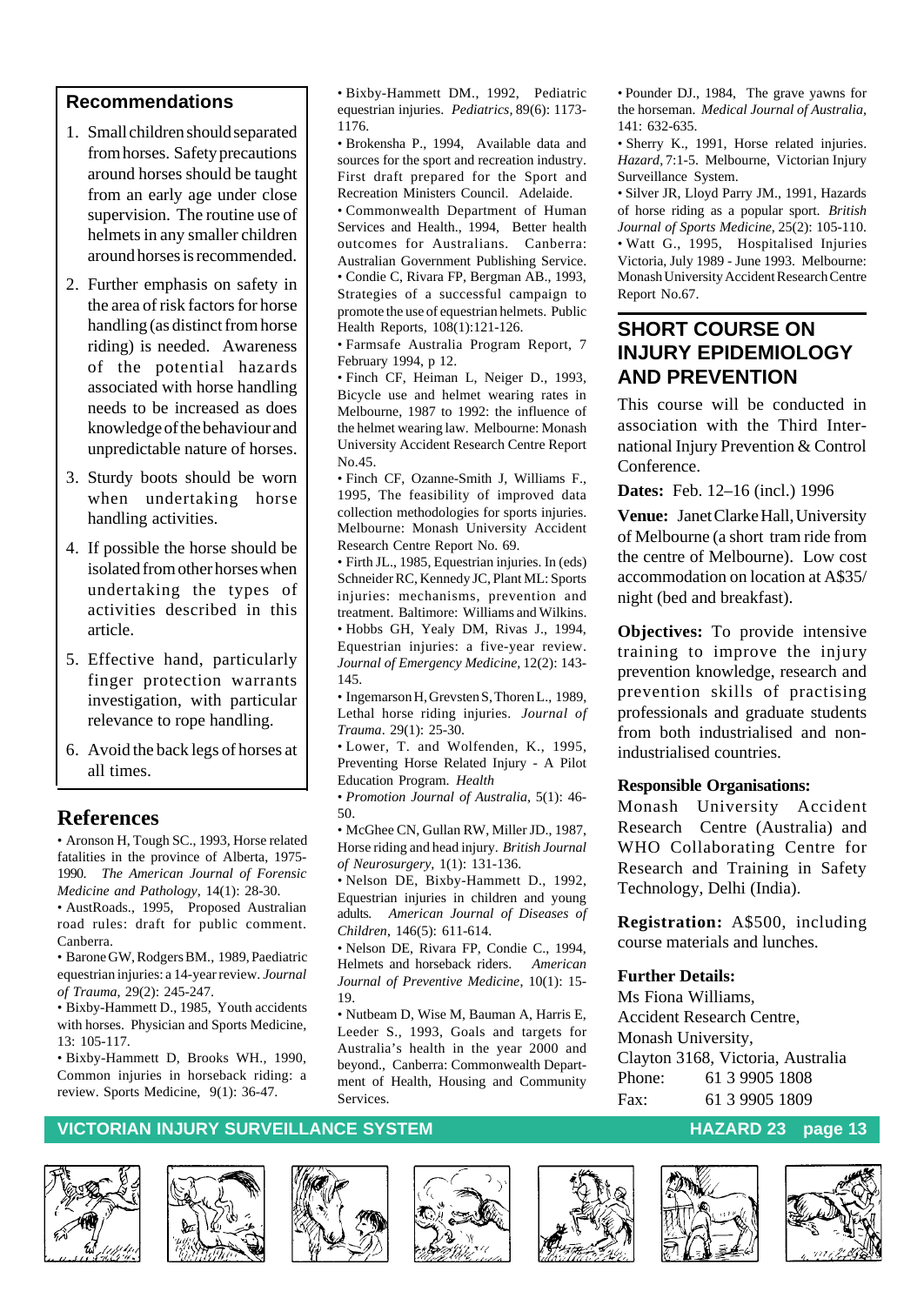# - INDEX -

| <b>Subject</b>           | <b>Edition</b> | <b>Pages</b> |
|--------------------------|----------------|--------------|
|                          |                |              |
|                          |                |              |
|                          |                |              |
| <b>Bicycles</b>          |                |              |
|                          |                |              |
|                          |                |              |
|                          |                |              |
| <b>Burns</b>             |                |              |
|                          |                |              |
|                          |                |              |
|                          |                |              |
|                          |                |              |
|                          |                |              |
|                          |                |              |
|                          |                |              |
| Dogs                     |                |              |
|                          |                |              |
|                          |                |              |
|                          |                |              |
|                          |                |              |
| Drownings/near drownings |                |              |
|                          |                |              |
|                          |                |              |
|                          |                |              |
|                          |                |              |
|                          |                |              |
|                          |                |              |
|                          |                |              |
|                          |                |              |
| Latrobe Valley           |                |              |
|                          |                |              |
|                          |                |              |
|                          |                |              |
|                          |                |              |
|                          |                |              |
|                          |                |              |
|                          |                |              |
|                          |                |              |
|                          |                |              |
|                          |                |              |
|                          |                |              |
|                          |                |              |
|                          |                |              |
|                          |                |              |
|                          |                |              |
|                          |                |              |
|                          |                |              |
|                          |                |              |
| <b>Sports</b>            |                |              |
|                          |                |              |
|                          |                |              |
|                          |                |              |
|                          |                |              |
|                          |                |              |
|                          |                |              |
|                          |                |              |

#### \* Special edition

## **VICTORIAN INJURY SURVEILLANCE SYSTEM**















# HAZARD 23 page 14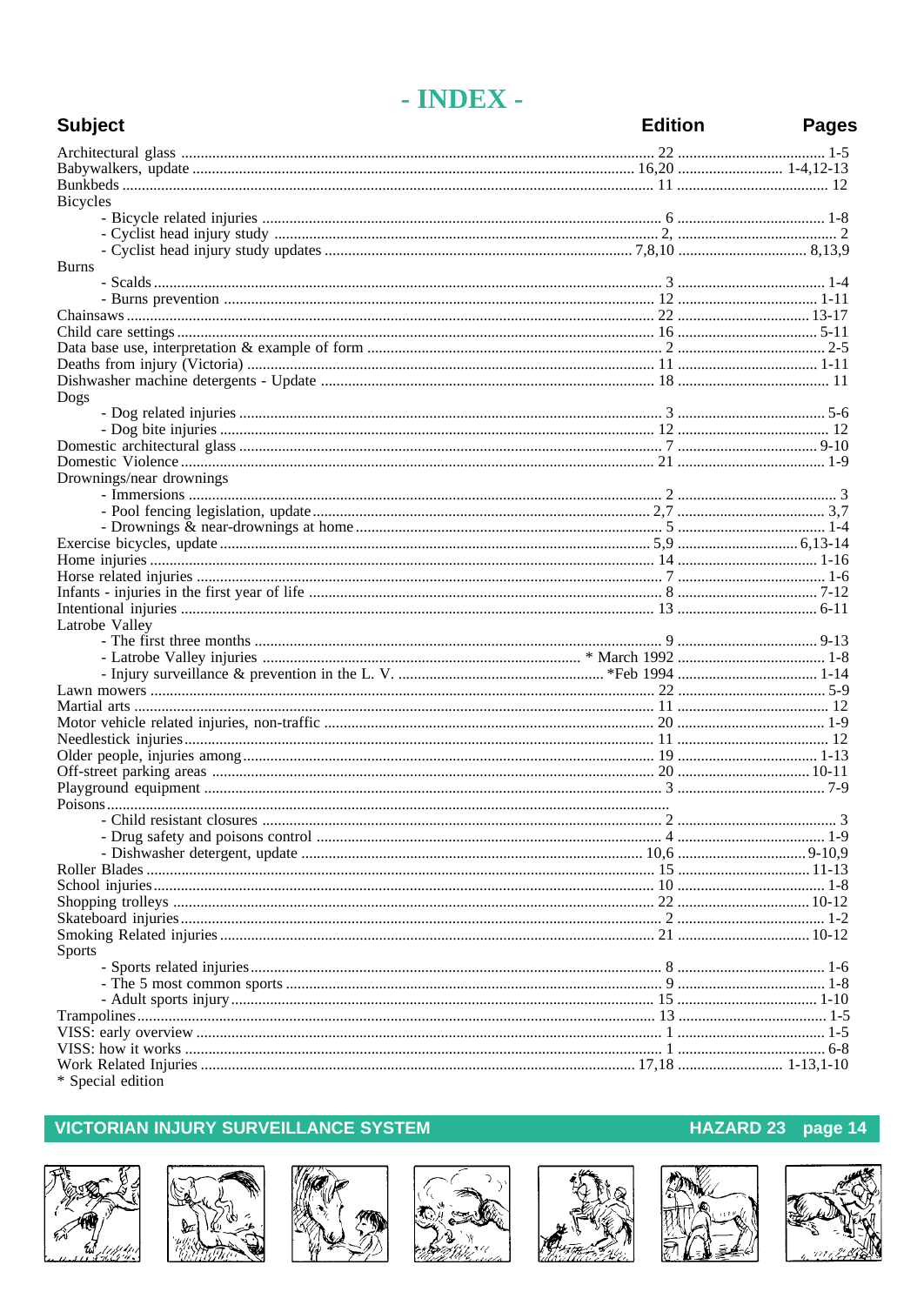# **VISS Staff**

| Director:                                             | Dr Joan Ozanne-Smith               |                           |  |
|-------------------------------------------------------|------------------------------------|---------------------------|--|
| Co-ordinators:                                        | Virginia Routley<br>Fiona Williams |                           |  |
| <b>Research Assistant:</b>                            | Karen Ashby                        |                           |  |
| <b>Administrative Assistant:</b> Christine Chesterman |                                    |                           |  |
| <b>Data Processors:</b>                               | Julia Palmer                       | Latrobe Regional Hospital |  |
| <b>Associate Director:</b><br>(Child Injuries)        | Dr Terry Nolan                     |                           |  |

# **General Acknowledgements**

## **Participating Hospitals**

Latrobe Regional Hospital (Traralgon and Moe)

The contributions to the collection of VISS data by the director and staff of the Emergency Departments of these hospitals, other particpating clinicians, Medical Records Departments, and ward staff are all gratefully acknowledged. The surveillance system could not exist without their help and co-operation.

# **Coronial Services**

Access to coronial data and links with the development of the Coronial Service's statistical database are valued by VISS.

# **National Injury Surveillance Unit**

The advice and technical back-up provided by NISU is of fundamental importance to VISS.

# **How to Access VISS Data:**

VISS collects and tabulates information on injury problems in order to lead to the development of prevention strategies and their implementation. VISS analyses are publicly available for teaching, research and prevention purposes. Requests for information should be directed to the VISS Coordinators or the Director by contacting them at the VISS office.

# **VISS is located at:**

Accident Research Centre Monash University Building 70 Wellington Road Clayton, Victoria, 3168

#### **Postal address:**

As above

#### **Phone:**

| Reception     | $(03)$ 9905 1808                     |
|---------------|--------------------------------------|
| Co-ordinators | $(03)$ 9905 1805<br>$(03)$ 9905 1815 |
| Director      | $(03)$ 9905 1810                     |
| Fax           | $(03)$ 9905 1809                     |